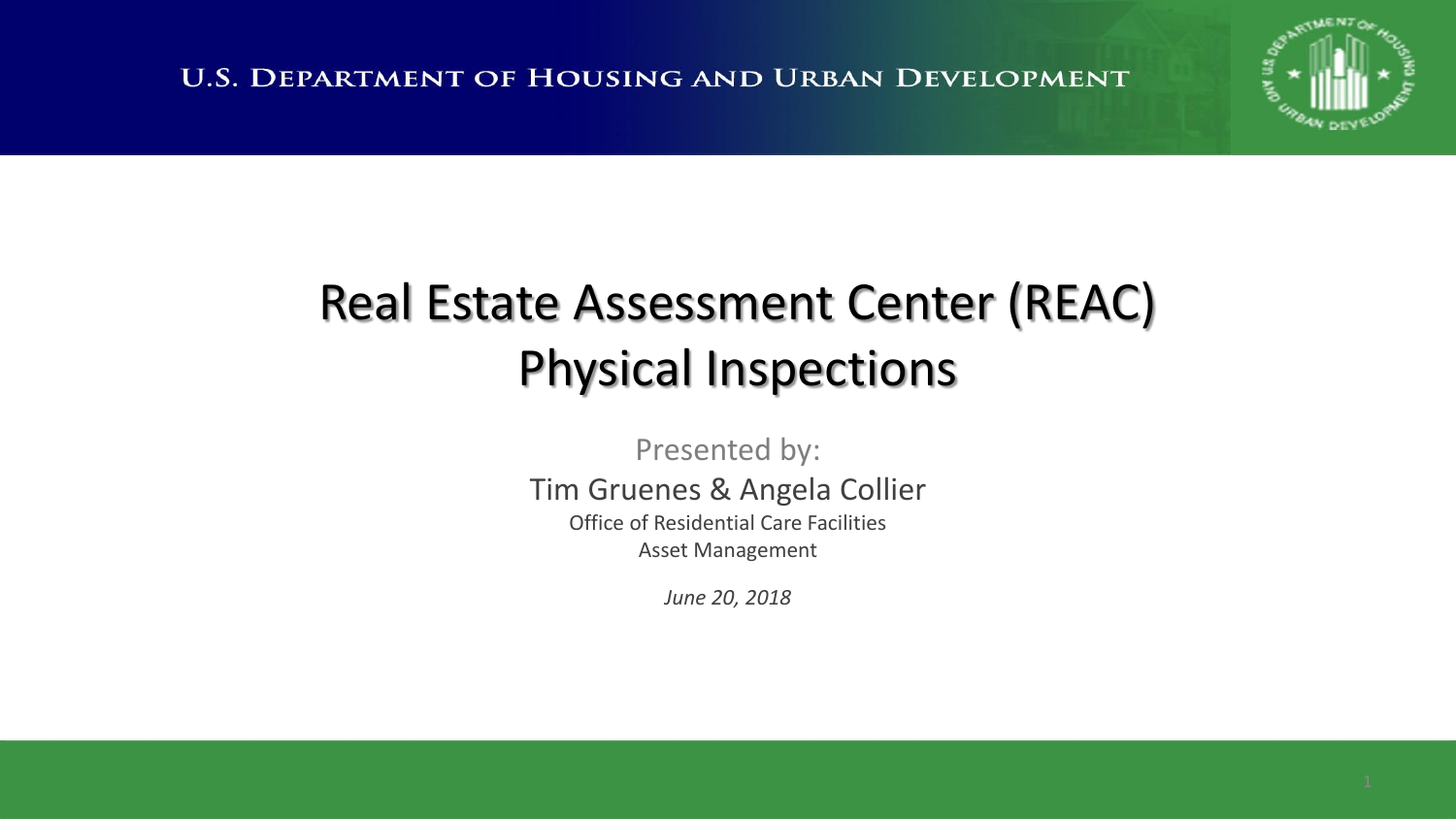### Global Considerations

- Longstanding requirement for Insured projects to have physical inspection by REAC.
	- Same process/software used for Public Housing and MF projects used for 232's

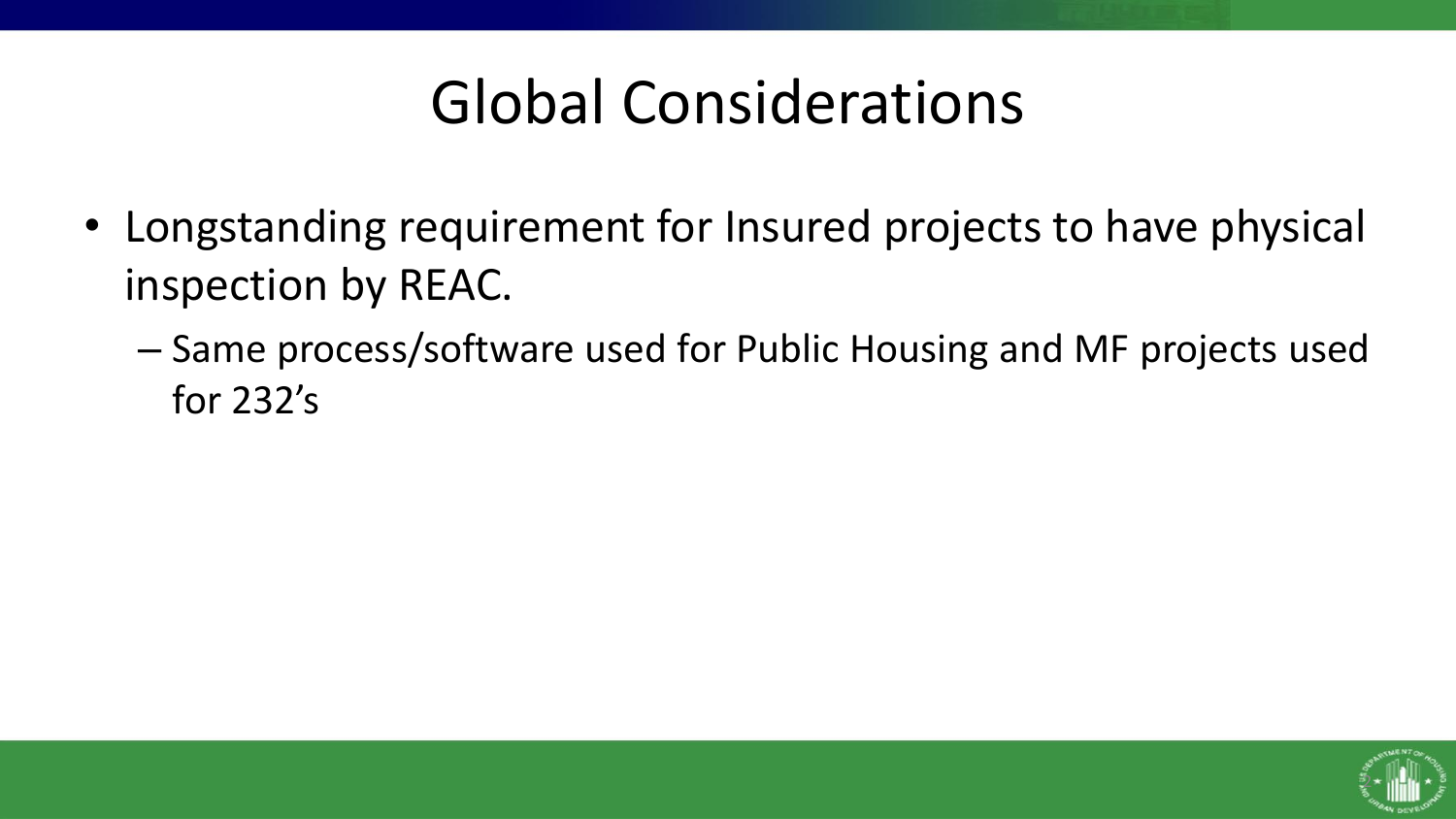#### Global Considerations (continued)

- Accountability rule in 2012 removed requirement to inspect Section 232 nursing homes (NH's):
	- Reason: NH's heavily regulated and inspected by CMS/States
	- ORCF can still choose to require an inspection.
	- ORCF chose to continue to inspect NH's with previous scores of below 60.
		- NH's continue to be inspected until last score is 60 or above

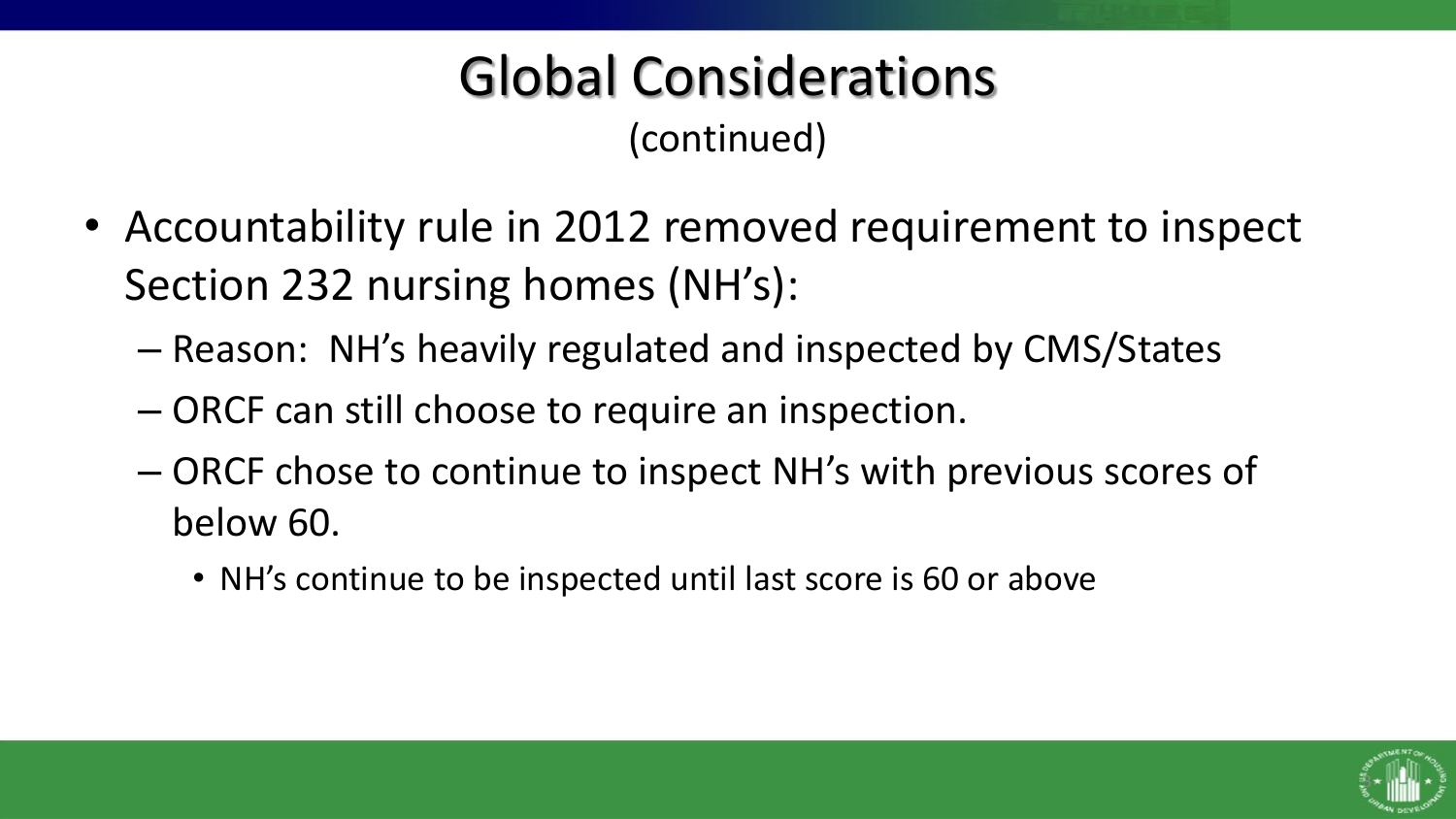# Who Schedules Inspection

- Lenders, and performed by REAC contractors:
	- No previous inspection
	- Previous inspection scores of 60 and above.
	- Single, non-consecutive 31-59 on previous score (1 year)
		- If previous inspection done after 8/1/17 (5/1/18 Email Blast)
		- AE's reaching out to lenders on these
- HUD, and performed by REAC staff:
	- Previous score of less than 31
	- 2 consecutive 31-59 scores
	- Single, non-consecutive 31-59 with unacceptable borrower cert.

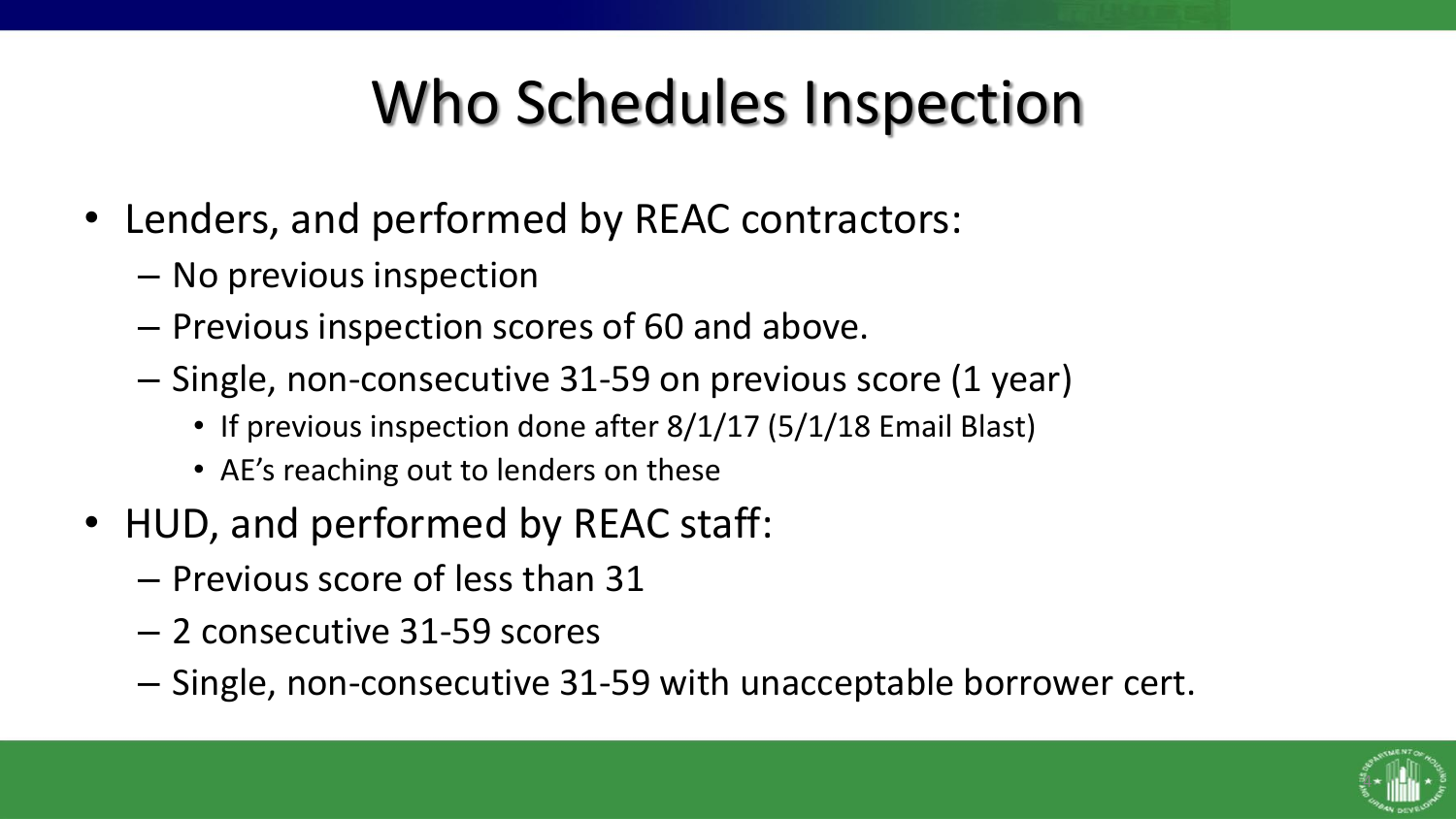### How Do Lenders/REAC Know Which Projects are Subject to REAC Inspections?

- Spreadsheet posted on HUD.GOV:
	- This lists all SNF's as not requiring a REAC inspection although 61 SNF's are still receiving inspections.
	- Type of majority of units determines SNF (nursing home) designation

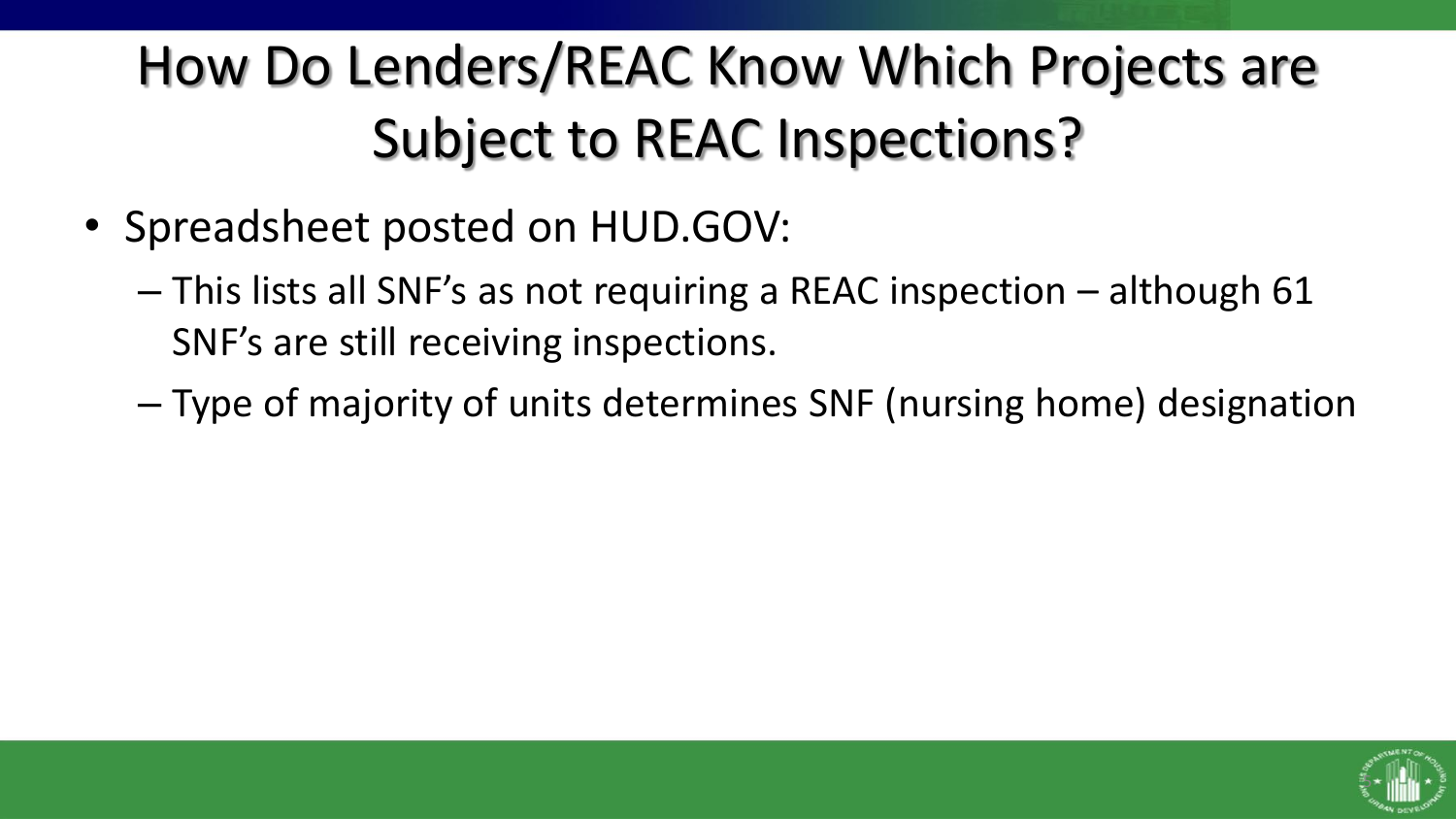Please see column "P", which lists which projects are subject to future routine REAC inspections. All projects that are coded in our system as a "Skilled Nursing Facility" or "Intermediate Care Facility" are indicated with a "NO". If you believe our coding for a particular project is incorrect, please contact the project's Account Executive. Please note, projects containing more than one type of facility are coded as the predominant (based on # of beds) facility type. Please also note that if the previous REAC inspection on a facility was below a 60, HUD will require a re-inspection regardless of the type of facility (until a score of 60 or above is obtained).

| <b>Property ID</b> | <b>FHA Number</b> | <b>Property Name</b>                        | <b>City</b>       | <b>State</b>   | <b>Subject to Routine REAC</b><br>Inspections? | <b>Subject to New Insurance</b><br><b>Requirements?</b> |
|--------------------|-------------------|---------------------------------------------|-------------------|----------------|------------------------------------------------|---------------------------------------------------------|
| 80004141607443089  |                   | 3801 Grand Board and Care                   | <b>DES MOINES</b> | IA.            | <b>YES</b>                                     |                                                         |
| 80021877612122110  |                   | 7th Avenue Center                           | <b>SANTA CRUZ</b> | C <sub>A</sub> | NO.                                            |                                                         |
| 80023293101222251  |                   | 80th Street Residences                      | New York          | <b>NY</b>      | <b>YES</b>                                     |                                                         |
| 80023995106722170  |                   | A Rose Garden                               | Palm Harbor       | FL             | <b>YES</b>                                     |                                                         |
| 80021614801443157  |                   | Aaron Manor Rehab & Long Term Care Facility | Fairport          | <b>NY</b>      | NO.                                            |                                                         |
| 80003597805422002  |                   | <b>ABBEVILLE NURSING HOME</b>               | <b>ABBEVILLE</b>  | SC             | NO.                                            |                                                         |
| 80024090405222102  |                   | Abbey Manor at Elkton I & II                | <b>Elkton</b>     | M <sub>D</sub> | <b>YES</b>                                     |                                                         |
| 80024064406722178  |                   | Abbiejean Russell Care Center               | Fort Pierce       | FL             | NO.                                            |                                                         |
| 80024294204322113  |                   | Abbington AL - Abbington of Arlington       | <b>Columbus</b>   | <b>OH</b>      | <b>YES</b>                                     | 6/17/2016                                               |
| 80024294304322114  |                   | Abbington AL - Liberty Village              | Chillicothe       | <b>OH</b>      | YES.                                           | 6/17/2016                                               |
| 80024294404322115  |                   | Abbington AL - Windsorwood Place            | Coshocton         | <b>OH</b>      | <b>YES</b>                                     | 6/14/2016                                               |
| 80023456904322058  |                   | Abbington of Pickerington                   | Pickerington      | <b>OH</b>      | <b>YES</b>                                     |                                                         |
| 80023457104322059  |                   | Abbington of Powell                         | Powell            | <b>OH</b>      | YES.                                           |                                                         |

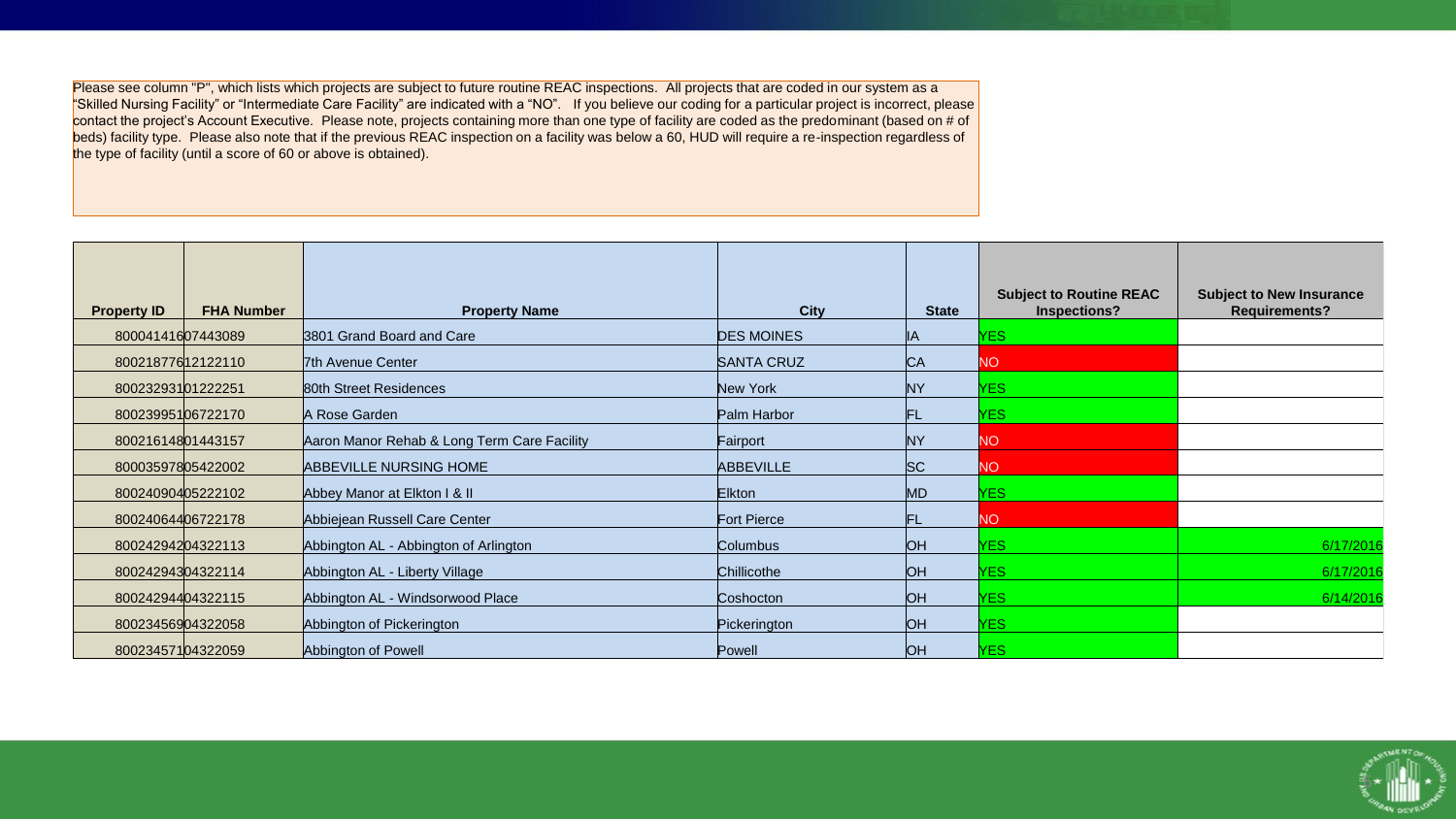# Logistics of REAC Physical Inspections

- After the inspection, the inspector leaves a ticket with the project owner of Exigent Health & Safety items (EH&S) to be addressed within 72 hours:
	- Some inspections do not have EH&S items.
	- The EH&S items called for do not reflect any modification due to database adjustments (e.g., egress deficiencies will still be called for)
- The inspector submits the report to REAC.
- REAC reviews, submits report, and releases the EH&S portion of the report to iREMS (if applicable).
- REAC reviews the submitted report from the inspector (making database adjustments as necessary) before or after release of report.

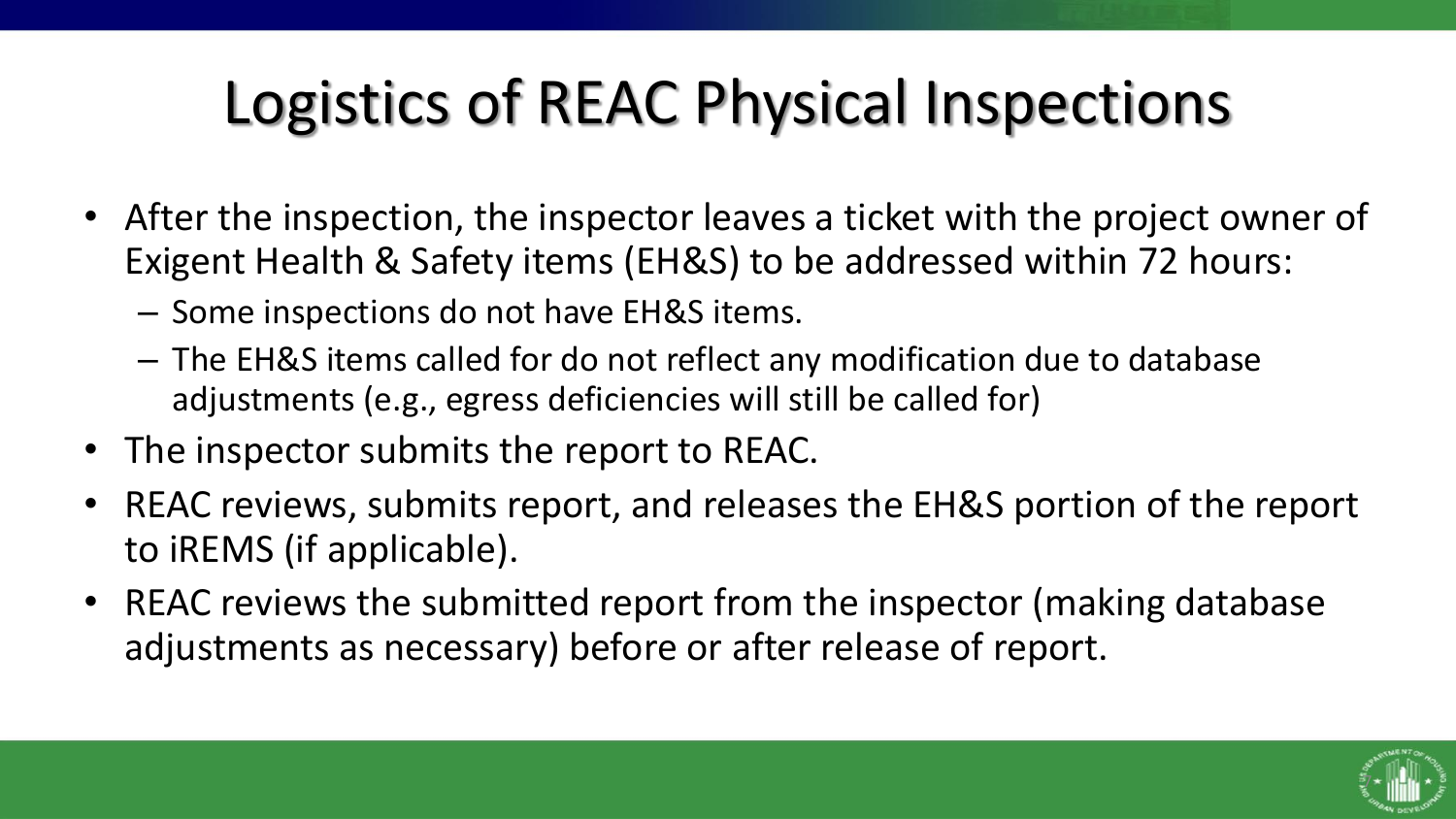# General Information

- REAC scores range from 1 to 100 (100 being best)
- A REAC score below 60 is considered a failed score.
- Referral to Department Enforcement Center (DEC):
	- Memorandum of Understanding (REAC, DEC, OHP), being revised.
	- Below 31: automatic referral
	- 2<sup>nd</sup> consecutive below-60: elective DEC referral
- On all below-60's a 100% survey of the property is required of the owner.

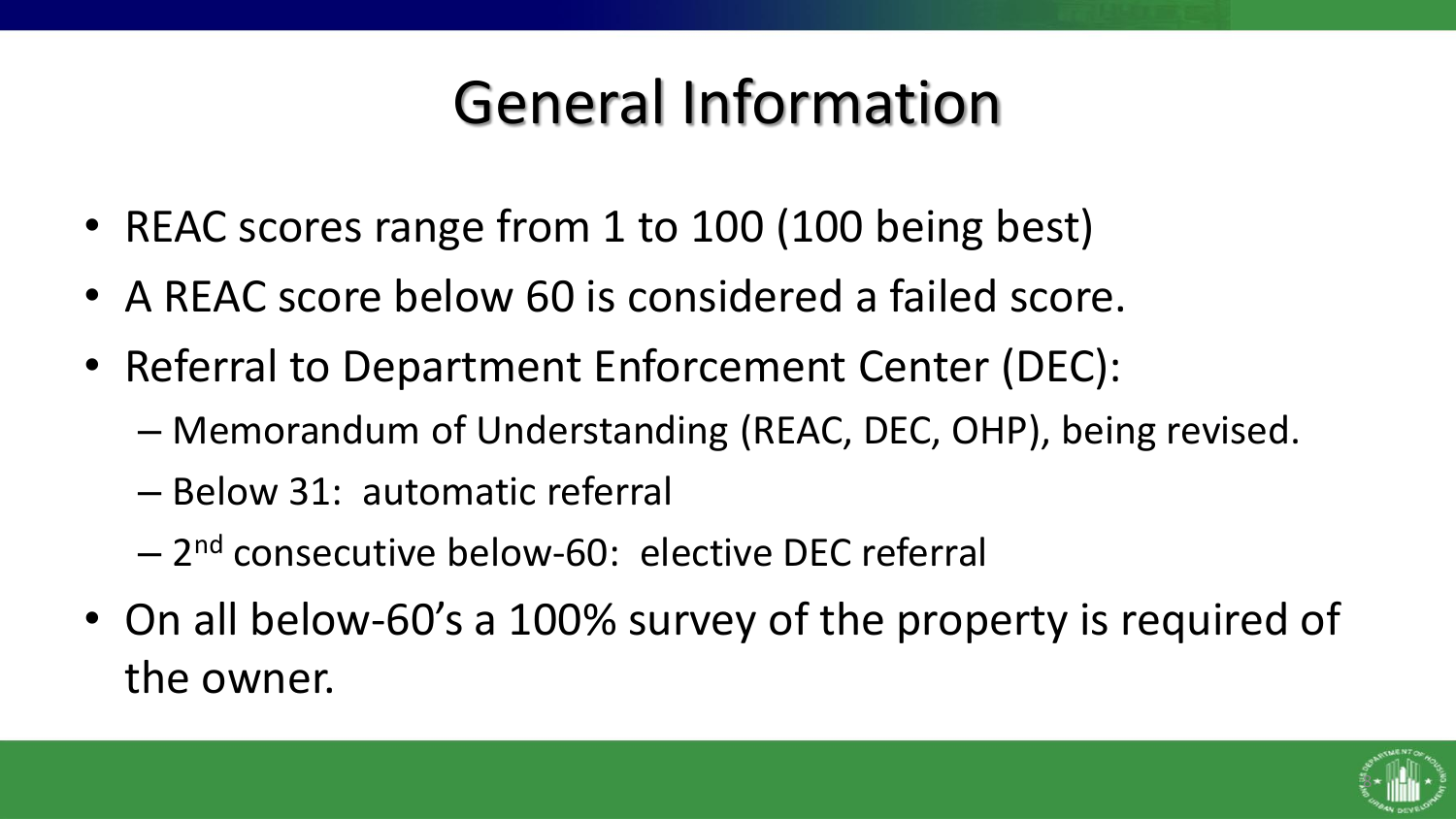# ORCF Process for REAC Physical Follow-up

- Below 31's:
	- Follow-up via Rapid Response Team members
	- Developing revised site inspection (by ORCF) protocol
	- Concentrate on ensuring participants understand appeal/TDBA requests and timelines
- 31 to 100 Scores:
	- Follow-up by Account Executive

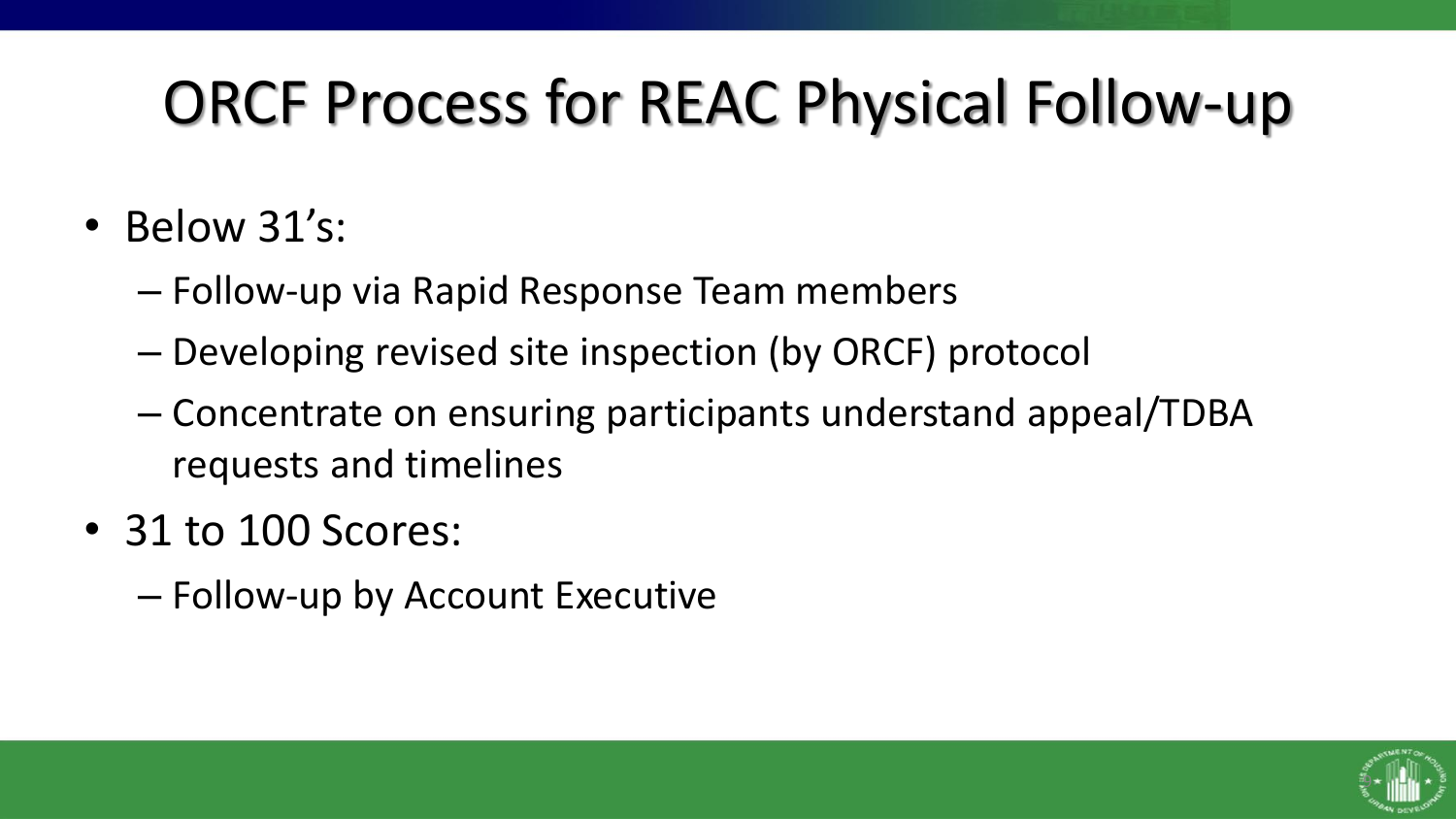# Proactively Preparing Property for Inspection

• REAC RESOURCES for the Borrower:

Helpful information for the borrower to have before the inspection: [Preparing for REAC Inspection](http://portal.hud.gov/hudportal/documents/huddoc?id=Prep4REACInspecR2Oct2016.pdf)

• Helpful information if the property needs to request a database [adjustment after the inspection: Technical Review and](http://portal.hud.gov/hudportal/HUD?src=/program_offices/public_indian_housing/reac/products/pass/pass_guideandrule) Database Adjustments (TRDBA)

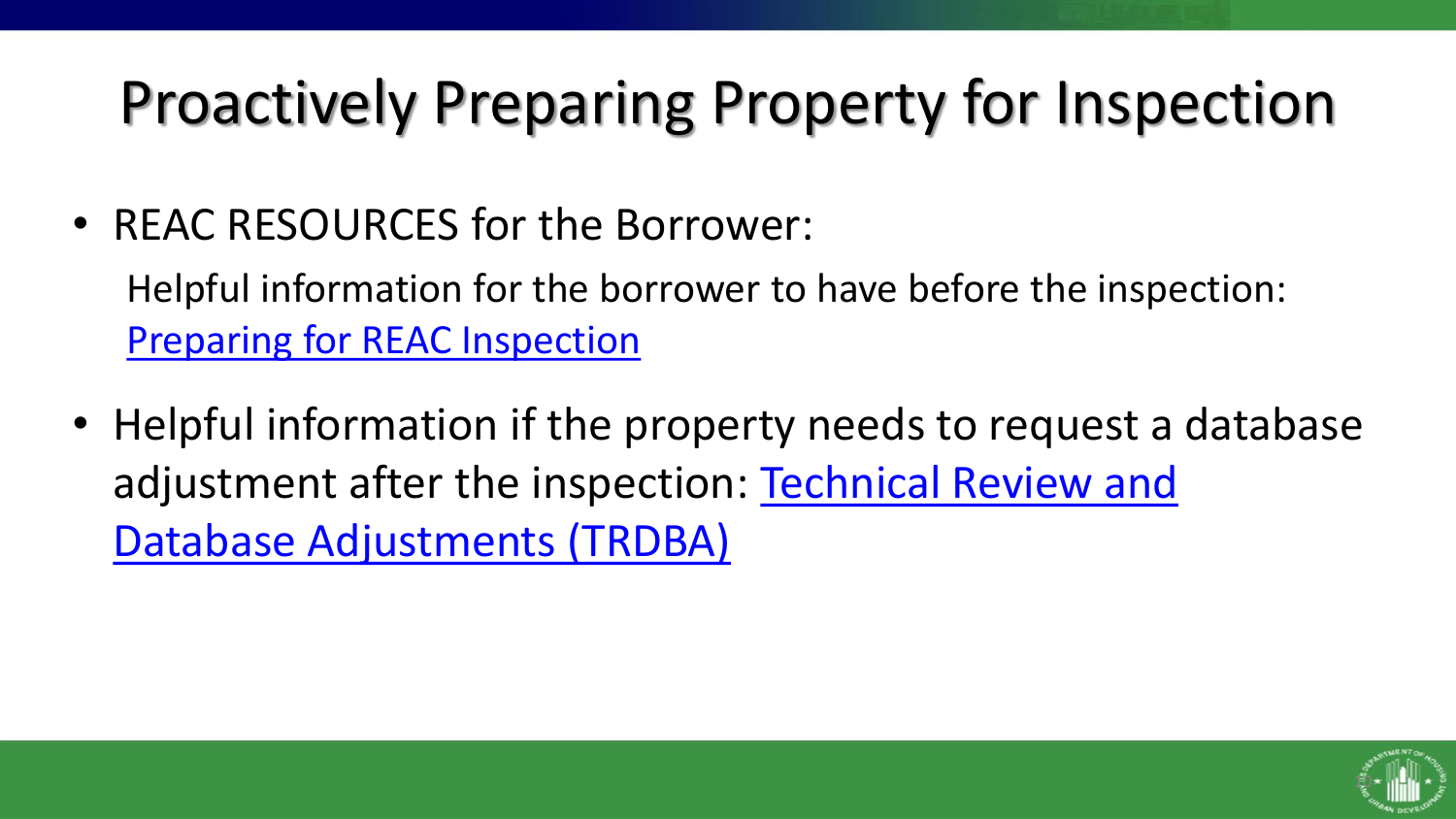# Appeals of REAC Physical Inspection Scores

- Two types of appeal:
	- Technical Review: (due 30 days from release of report)
		- Building data errors wrong building inspected
		- Unit count errors: total # of units in scoring incorrect
		- Non-Existent Deficiency Errors deficiency didn't exist at time of inspection
	- Database Adjustment (DBA) (due 45 days from release)
		- Local Conditions and Exceptions: difference with codes (e.g. egress)
		- Ownership Issues: portions not owned inspected
		- Adverse Conditions Beyond Owner control: natural disaster, etc.
		- Modernization work in progress

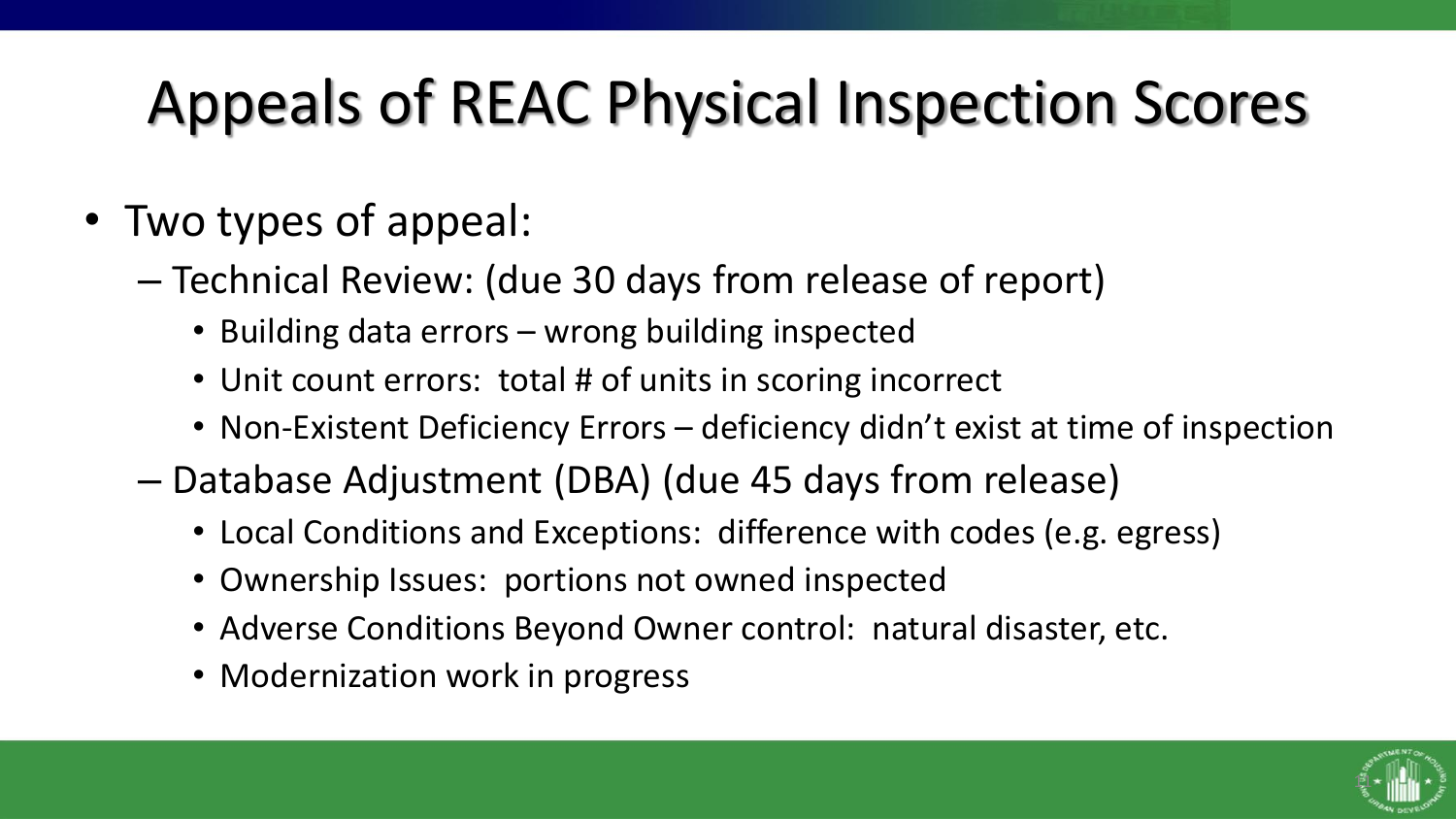### Pre-Technical Database Adjustment

- A TDBA that remains with property (e.g., window egress).
- Although not reflected in inspector's report, REAC should be adjusting score to reflect prior to report release.
- If not reflected in score, please contact Account Executive and we'll address with REAC.